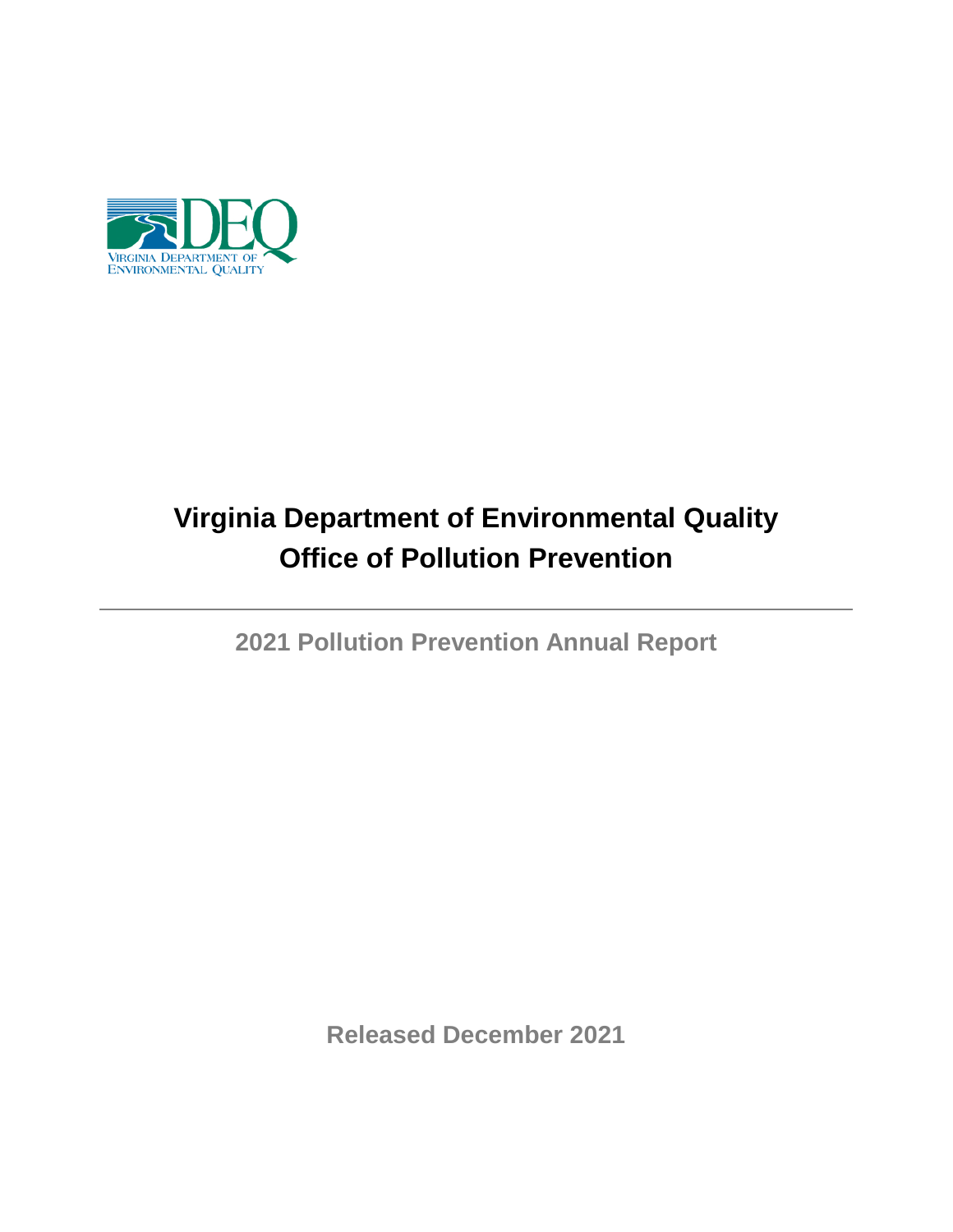# **Contents**

| From the Director                            |    |
|----------------------------------------------|----|
| Virginia Environmental Excellence Program    |    |
| Virginia Green Travel                        |    |
| Governor's Environmental Excellence Awards   | 8  |
| DEQ Leading the Greening of State Government | 12 |
| Resources                                    | 14 |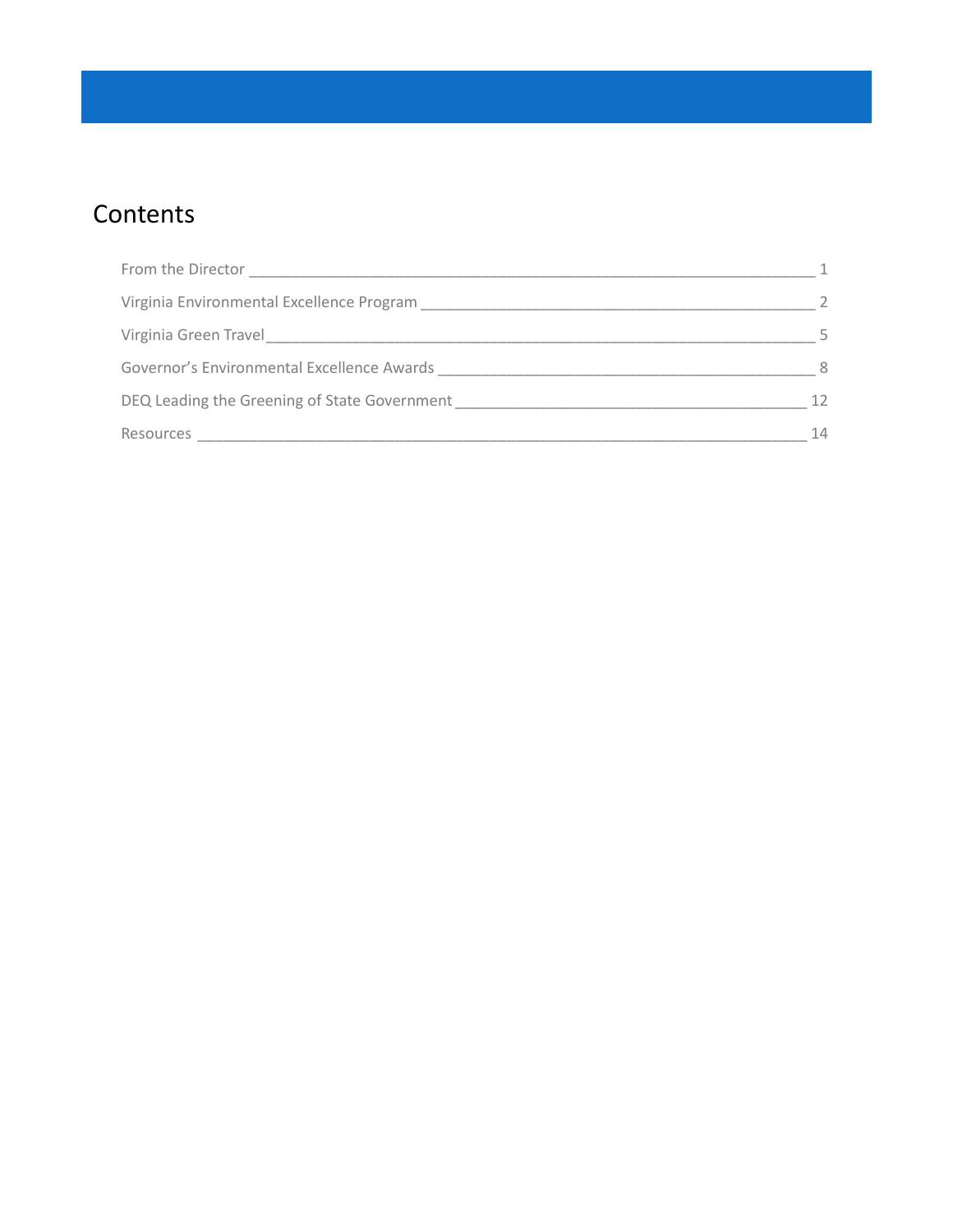# FROM THE DIRECTOR

Pollution prevention means eliminating or reducing the use, generation or release of environmental waste at their source. These proactive environmental strategies will be vital as the Commonwealth moves to address climate change and environmental justice. The Virginia Department of Environmental Quality's Office of Pollution Prevention (OPP) hosts a number of programs and initiatives that support pollution prevention (P2) and serve as a conduit for non-regulatory assistance to businesses, institutions and communities. These programs encourage the minimization of environmental footprints through actions that often exceed regulatory requirements while enhancing bottom lines. OPP coordinates incentive programs and assistance, as well as internal programs that allow DEQ to lead by example.



A few of the program's accomplishments from 2021 are:

- Promoted climate adaptation, resilience and mitigation by incorporating information and questions into the Virginia Environmental Excellence Program applications
- Engaged people and organizations to reduce reliance on single-use plastics and reduce solid waste through outreach on implementation of Executive Order Seventy-Seven, Virginia Leading by Example to Reduce Plastic Pollution and Solid Waste and the Virginia Green Travel program
- Presented nine Governor's Environmental Excellence Awards at the virtual Environment Virginia symposium in March, which allowed the ceremony to be broadcast to a wider audience

OPP continues to promote initiatives and programs that enhance the environment and engage Virginians in protecting the Commonwealth's natural resources. Support from Governor Northam and Secretary of Natural and Historic Resources Matt Strickler succeeded by Secretary Ann Jennings along with stakeholders and the public have been critical in advancing OPP's programs which are well positioned to continue to provide a valuable resource to the Commonwealth.

David Paylor DEQ Director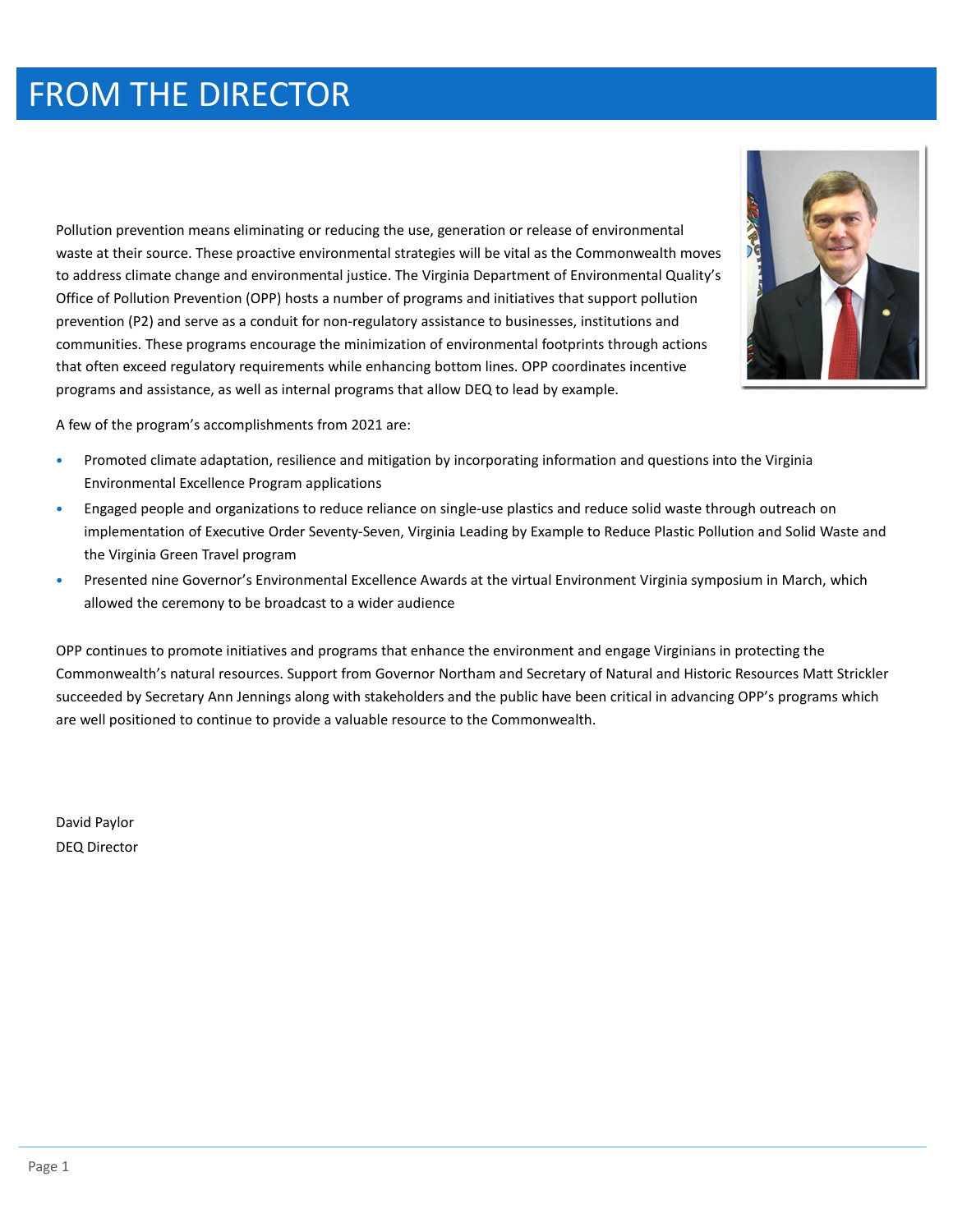# VIRGINIA ENVIRONMENTAL EXCELLENCE PROGRAM

#### BACKGROUND

*The Virginia Environmental Excellence Program (VEEP) recognizes facilities that have demonstrated a commitment to enhanced environmental performance and encourages innovations in environmental performance.* 

*Since 2000, DEQ has promoted the non-regulatory VEEP as a mechanism to encourage "beyond-compliance" environmental results. VEEP provides recognition and incentives to facilities meeting the program requirements. There are two separate and distinct VEEP tracks: Sustainability Partners (SP) and the Environmental Management System (EMS) track.* 

*VEEP SP is designed to encourage organizations to make environmental sustainability part of their culture through leadership, innovation and continual improvement and provides recognition to members. An EMS is not a requirement to be an SP.* 

*The VEEP EMS track has three levels of participation, all supplying recognition and other benefits such as permit fee discounts, a single point of contact at DEQ and, in some cases, the opportunity for regulatory flexibility. Each level of the EMS track builds on the previous level, requiring a more robust system to identify and address environmental risks. The three levels of participation for the VEEP EMS track are:* 

- *E2 (Environmental Enterprise) for facilities that have made significant progress toward the development of an EMS, have made a commitment to pollution prevention and have a record of sustained compliance with environmental regulations.*
- *E3 (Exemplary Environmental Enterprise) for facilities that have exceeded the E2 requirements and have a fully implemented EMS.*
- **E4** (Extraordinary Environmental Enterprise) for facilities that have exceeded the E3 requirements, have completed at least one full cycle of an EMS as verified by a third-party auditor and have demonstrated a commitment to continuous and sustainable environmental progress and community involvement.

*OPP administers VEEP, which includes reviewing applications and renewals, performing site visits, coordinating compliance reviews, organizing recognition events and providing educational resources. In 2021, OPP staff reviewed over 70 applications for new and renewing VEEP members, including 11 SP applications.*

### 2021 VEEP HIGHLIGHTS:

OPP works continuously to support, promote and improve VEEP and its goals. This includes keeping current program participants up-to-date as well as reaching out to potential new members. VEEP is becoming more automated and easily accessible to both external members and DEQ staff. Below are a few examples of recent program improvements and outreach efforts:

- As part of DEQ's effort to update its website, VEEP pages were revised to provide better and easier access to program information.
- The "Virginia Environmental Excellence Program Operations Manual" was updated in the past year and made available to the public.
- VEEP staff provide facility-specific P2 guidance directly to facilities by request.



**VIRGINIA** 

**ENVIRONMENTAL EX** 

Yokohama Tire Manufacturing Virginia, LLC, in Salem has been VEEP E4 since May of 2014 and renewed participation in VEEP this past January. Pictured above is the 'Forever Forest' project started in 2007 by Yokohama Rubber Corporation in Japan, with a goal of planting 500,000 trees at their various plant locations worldwide.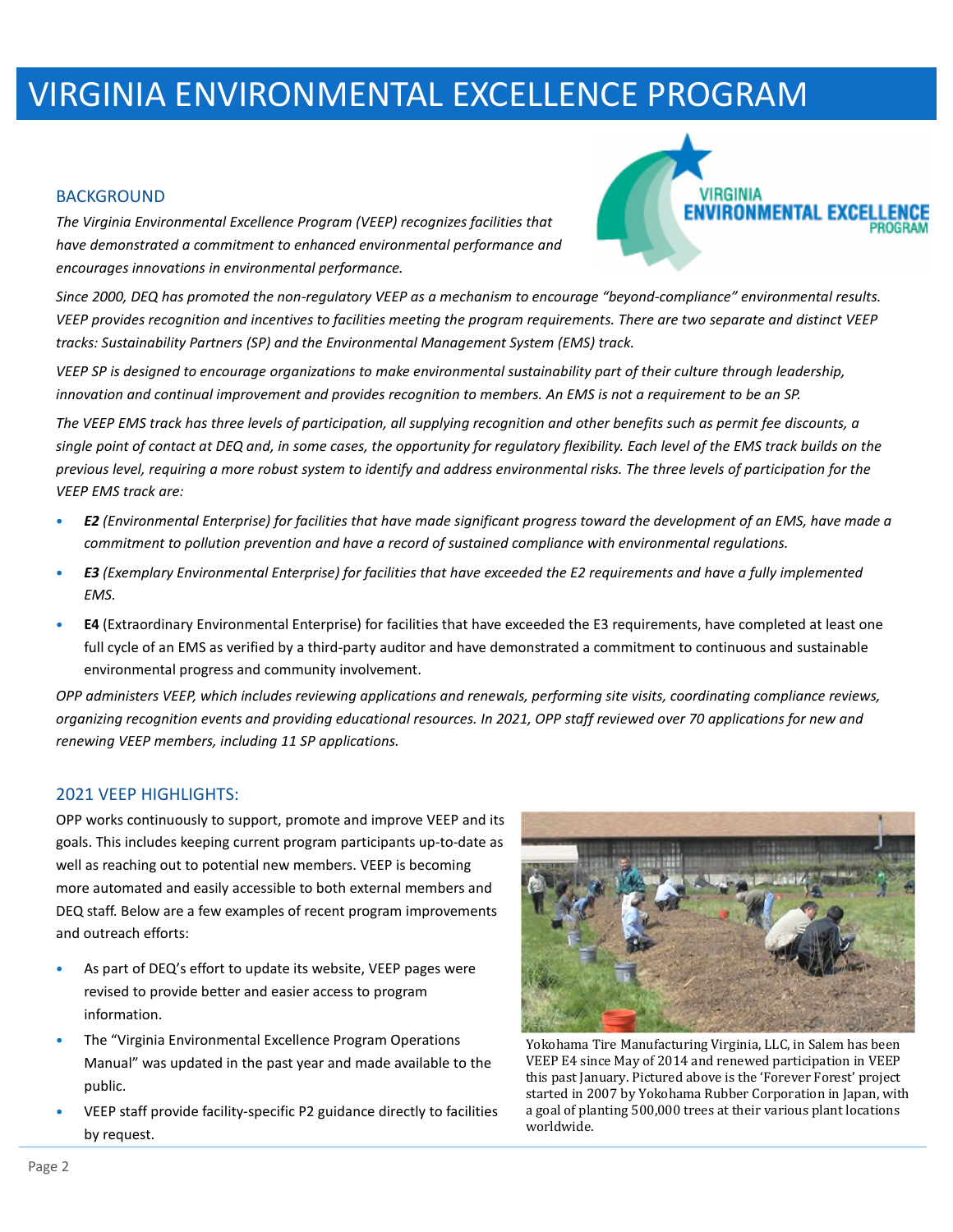# VIRGINIA ENVIRONMENTAL EXCELLENCE PROGRAM

- The myDEQ portal combines DEQ's online reporting functions into one convenient location. VEEP annual reporting was one of the earliest adopters of this technology. In early 2021, the myDEQ Portal functionality expanded and OPP updated the guidance for submitting annual reports to VEEP. The myDEQ portal is linked to DEQ's internal database and allows OPP to edit annual report questions easily.
- VEEP continues to evolve to meet environmental challenges. Questions about climate adaptation, resilience and mitigation were added to the EMS Track annual report and the Sustainability Partners application. This will raise climate awareness, promote climate resilience and collect information so that DEQ may better respond to climate change.

### **Pollution Prevention Resources**

OPP continues to highlight successful P2 actions that show real world examples and identify technologies and techniques that were successful. In 2021, OPP built on a series of case studies to host a webinar open to all. Additional webinars are planned for the coming months.

• From Risk to Reward: Turning Environmental Impacts into Success On Sept. 2, OPP hosted a webinar focusing on identifying and prioritizing a facility's environmental aspects and impacts to reduce risk and strengthen environmental management. A team from Coca-Cola Consolidated shared how the company uses the Plan, Do, Check & Act aspect of its consolidated management system, which includes its EMS, to achieve measurable results. OPP then led attendees through the details of identifying aspects and impacts to create a strong foundation for an EMS.

### **VEEP Member Highlights**

The OPP supports VEEP members to help them accelerate their programs and celebrate successes. Throughout the year, OPP participates in events and provides recognition materials to VEEP members.

- Department of Corrections (VADOC): VADOC was a charter member of VEEP SP, joining when the program started in 2012. VADOC is the only charter member that has continuously remained in the program from the start. In 2021, VADOC renewed its participation in VEEP SP for the 10<sup>th</sup> year. Many VADOC facilities also participate in the VEEP EMS Track. To support the continual development of their EMS, OPP staff provided a general overview of VEEP at a quarterly meeting for all VADOC facilities.
- O'Sullivan Films Inc. Continental: As part of its transition from the E3 to E4 level of VEEP's EMS track, OPP staff conducted a non-regulatory site visit at O'Sullivan Films Inc. – Continental in Winchester. During VEEP site visits, the facility showed OPP staff the P2 best practices that have been implemented, and OPP staff shared P2 suggestions.
- Shenandoah Valley Organic: DEQ staff presented Shenandoah Valley Organic's (SVO) a VEEP SP certificate. This was the company's first year as a VEEP SP member. SVO had joined the EMS Track, at the E2 level, the previous year. SVO has a strong commitment to community outreach demonstrated by efforts like Tree Planting with the Pure Water Forum and supporting the Valley Conservation Council. SVO's continuous improvement is evident through practices like daily maintenance checks for water conservation opportunities and consistent efforts in seeking innovative projects to enhance sustainability and environmental stewardship.



DEQ Water Permits and Compliance Manager Brendan Kiracofe and DEQ Office of Pollution Prevention Manager Meghann Quinn present Mike Breeden and Jesse Layne with Shenandoah Valley Organic a VEEP SP certificate. The recognition ceremony was held at their Harrisonburg facility to an audience of employees involved in the implementation of sustainability programs.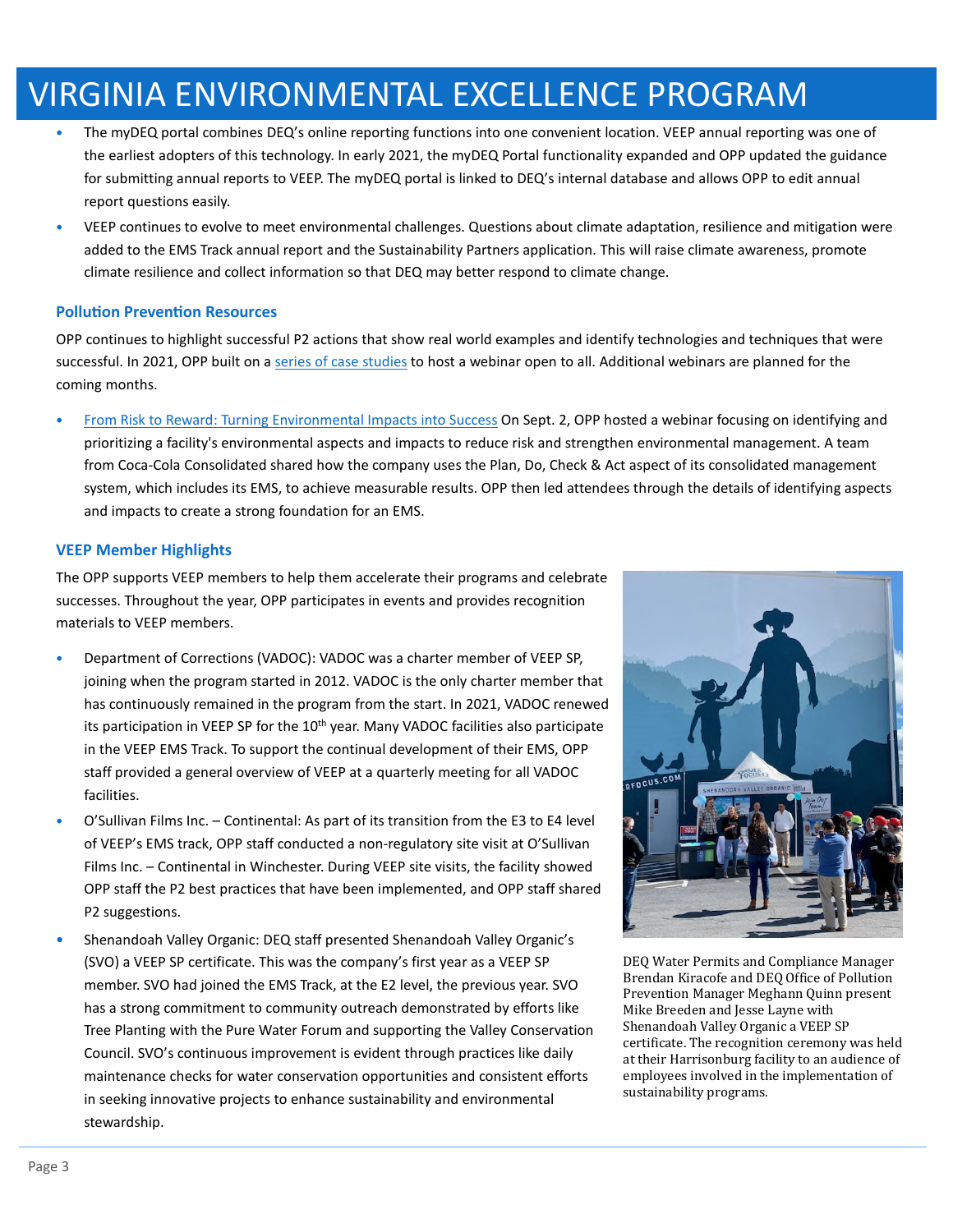# VIRGINIA ENVIRONMENTAL EXCELLENCE PROGRAM

#### **Annual Permit Fee Discounts for VEEP Facilies**

When legislation establishing annual permit fees for facilities was put in place, the General Assembly acknowledged that VEEP members "go beyond" compliance and determined that their improved environmental performance merited the following permit fee discounts: Hazardous waste (potentially five percent for E2 facilities and 10 percent for E3 and E4 facilities); solid waste (potentially 10 percent for E2 facilities and 20 percent for E3 and E4 facilities); and water (potentially two percent for E2 and five percent for E3 and E4 facilities). The total discounts available for each media is capped at a fixed level and the discount received will drop if the total is exceeded. In 2021, VEEP members saved approximately \$110,182 on annual permit fees.

#### **Environmental Results**

To remain in VEEP's EMS track, members must submit an annual progress report including detailed metrics. When applying for and renewing participation, facilities select from a list of more than 35 environmental indicators that they then use as the basis of their VEEP annual reporting. Members report results in both actual and normalized quantities (i.e., results based on product, number of employees, etc.). Normalized results allow facilities to better compare year-to-year performance. In their annual application VEEP SP members also include quantifiable results using the same 35 indicators.

VEEP EMS track members reported saving over \$49 million through environmental efforts in 2020. Other environmental results are listed below.



\*\* U.S. Energy Information Administration – Virginia households consume an average of 86 million Btu per year, about four percent less than the U.S. average.

\*\*\* EPA WaterSense – The average American family uses more than 300 gallons of water per day at home.

\*\*\*\* EPA Greenhouse Gases Equivalencies Calculator - 4.67 metric tons (5.14 US tons) CO<sub>2</sub>e/vehicle/year.

\*\*\*\*\* The Statue of Liberty weighs 31 tons.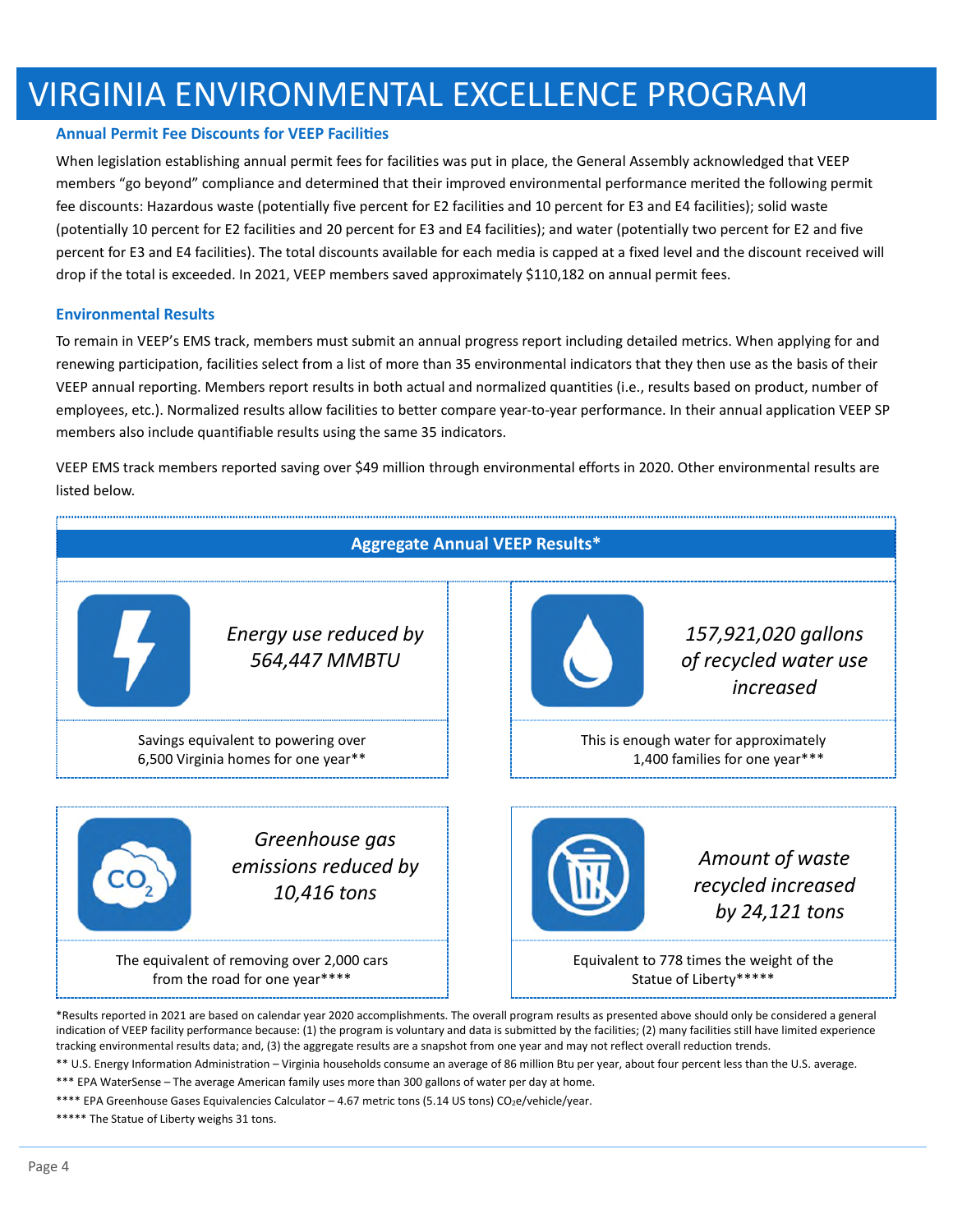# VIRGINIA GREEN TRAVEL

### BACKGROUND

*Virginia Green is the Commonwealth's voluntary initiative to promote P2 practices across all sectors of the tourism industry. Participating tourism businesses and organizations voluntarily commit to engage in P2 practices in the areas of waste reduction, water and energy conservation, and in the support of green events and meetings. OPP oversees development of all programmatic guidance and requirements for membership. Coordination of the application review process, marketing and promotion is done by DEQ's partners: the Virginia Green Travel Alliance (VGTA), the Virginia Tourism Corporation (VTC) and the Virginia Restaurant, Lodging, and Travel Association.* 



*VGTA, a fully-accredited 501(c)(3) non-profit organization, was created in 2014 to help promote Virginia Green and its partners. The VGTA processes all Virginia Green certification applications, promotes program partners on the VGTA website and social media outlets, and administers outreach efforts.* 

*Run by the VGTA, the certification process is fee-based and includes two levels of participation. The fee structure was developed with input from tourism partners to ensure the program's accessibility to the entire travel and tourism sector, while providing the VGTA with funding to offset the cost of processing applications. The Virginia Green Commitment Level, the entry level, requires that a tourism business certify that it has made commitments to implement sustainable practices. Many businesses choose to start at the Commitment Level and work towards being Fully-Certified. Fully-Certified Virginia Green Partners have implemented a required number of sustainable practices in various categories such as recycling and waste reduction, water and energy conservation, and green event management. Fully-Certified Partners undergo an application review that may require the submittal of photographs and other documentation of the green programs they have implemented.* 

*To help connect members to green products, the Virginia Green Suppliers Network (VGSN) is maintained as a fee-based online directory of green service providers. The directory lists almost 50 suppliers providing green services ranging from composting to transportation. The VGTA oversees the registration process and maintains the online listing of suppliers. VGSN members, in addition to selling green products and services, are required to commit to reducing environmental impacts.* 

# 2021 VIRGINIA GREEN HIGHLIGHTS:

OPP has maintained an active role in Virginia Green by continuing to provide technical resources and oversight of the certification standards. In addition, OPP is expanding its ability to provide technical assistance to individual tourism businesses when possible.

### **Virginia Green Program Updates**

This year, Virginia Green announced a new core partner: Virginia State Parks. State Parks has been an active member in Virginia Green since 2012, when State Parks celebrated its 75<sup>th</sup> anniversary with an effort to register all State Parks as Virginia Green members. Virginia State Parks is a logical addition to the core partners of Virginia Green; pairing Virginia's parks, tourism and environmental agency to work together to embrace sustainable tourism and green practices.

In addition, this year Virginia Green has invested in strategic planning by working with two consultants to help find sustainable funding and enhance the efficiency of online tools. Virginia Green is starting work with VTC, another core partner, to improve the current membership management system.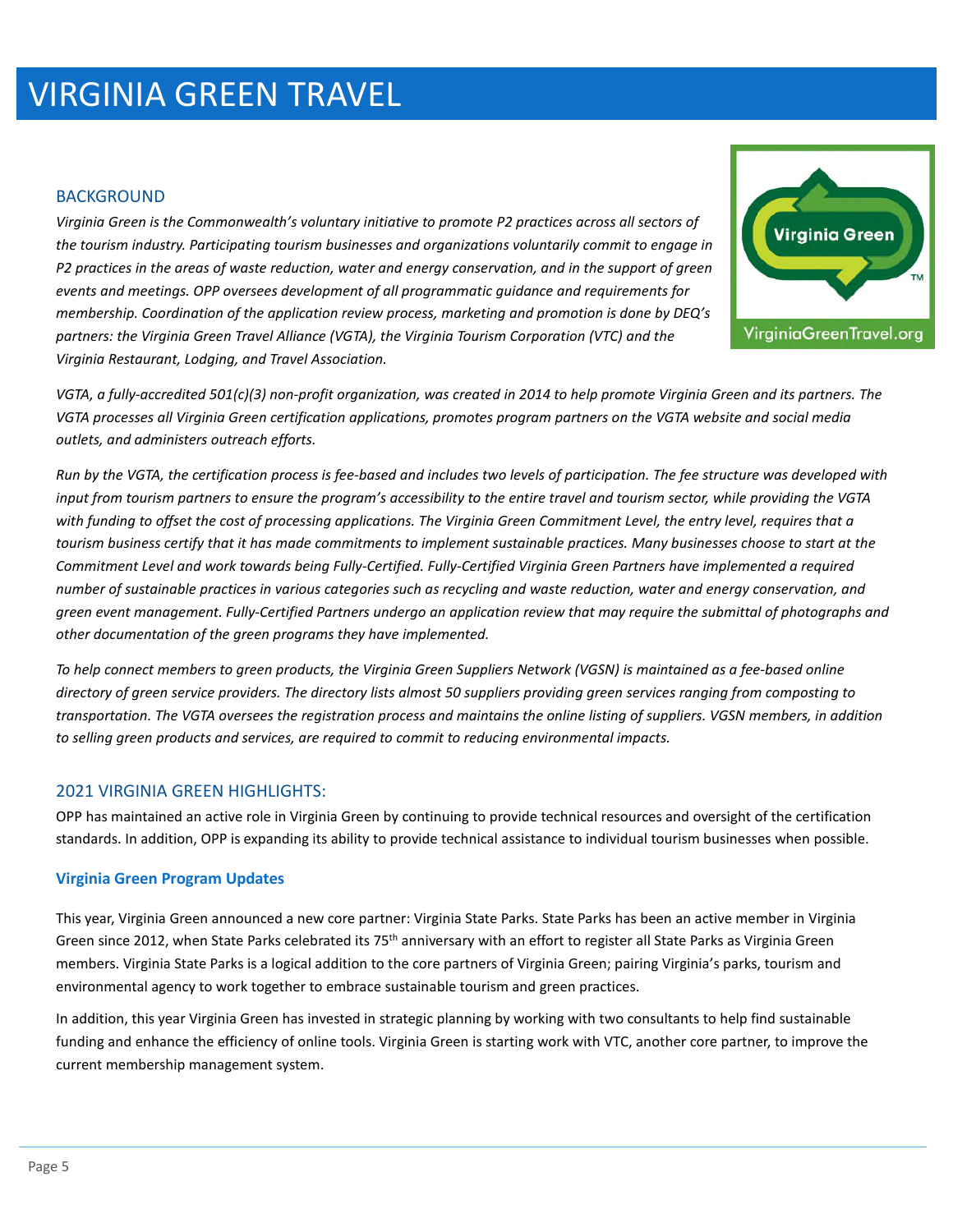# VIRGINIA GREEN TRAVEL

#### **Virginia Green Resources**

OPP is working with the VGTA and other partners to develop branded materials to promote the implementation of pollution prevention initiatives. OPP looked for opportunities where providing additional resources would ease the implementation of green practices, which led to Virginia Green's Skip the Straw campaign. OPP provides downloadable table cards and tents that thank patrons for not using straws and explains how their choice helps the environment.

#### **Brewery Outreach**

Beginning in 2020, the OPP has focused outreach efforts on breweries. This outreach aims to increase recognition of green breweries in Virginia and highlight breweries implementing practices that reduce pollution while reducing costs. Some of these efforts include creating an environmental checklist for breweries, an informational event currently under development and on-site energy treasure hunts. The first of these treasure hunts is planned for 2 Witches Winery & Brewing Company in Danville and will be conducted by members of the Association of Energy Engineers and OPP staff.

Several valuable relationships have been established to support this project. Selvedge Brewing provided a tour of their operation and explained the brewing process to OPP staff while providing some insight into environmental priorities. Murphy & Rude Malting Co. and the Mid-Atlantic Master Brewers Association have both been invaluable in providing information and feedback to support OPP's brewery outreach.

### **Annual Virginia Green Conference and Green Travel Star Awards Ceremony**

The eighth annual Virginia Green Travel Conference and Travel Star Awards Ceremony was hosted virtually April 28-29. The event focused on adapting to change while being committed to sustainability. Tourism professionals from across the Commonwealth gathered to seek sustainable solutions that both protect Virginia's environment and are profitable for tourism businesses. Virginia Green Travel partners are ready to help lead the way to recovery after a turbulent year for the tourism industry. Two keynote speakers emphasized how the tourism industry can lead the Commonwealth in promoting justice for all communities. Earl B. Hunter, Jr., the Founder and President of Black Folks Camp Too, led a campfire conversation on unity in the outdoor industry. Marc Bereika, Director of Community and Government Affairs for REI, described how he works with his colleagues to advocate for public policies that support the outdoors. DEQ staff participated in conference planning and moderated or presented at four conference sessions:

- *Update from the Capitol:* This update provided a high-level review of legislation from the 2021 General Assembly on expanded polystyrene, plastic bags, balloons, clean energy, electric vehicles, public transportation, water and land conservation, and clean air. Many of the regulatory changes discussed are encouraged or required for membership in Virginia Green. For example, Virginia Green members already commit to avoid the use of expanded polystyrene food service containers, and are encouraged to support electric vehicle use and infrastructure.
- *Single-use Plastics:* The discussion started with a description of widespread plastic pollution before moving to ways to reduce the use of single-use plastics and find safe, useful alternatives. OPP was able to highlight the straw-free campaign, efforts of Executive Order Seventy-Seven, Virginia Leading by Example to Reduce Plastic Pollution and Solid Waste (EO 77) and other regulatory initiatives in Virginia.

# **THANKS FOR SKIPPING THE STRAW!**

Plastic straws can litter the land, pollute waterways, and harm wildlife. To help protect our environment, we only provide straws upon request. If you need a straw, please let your server know.



Example of downloadable table tent for the Virginia Green Skip the Straw campaign.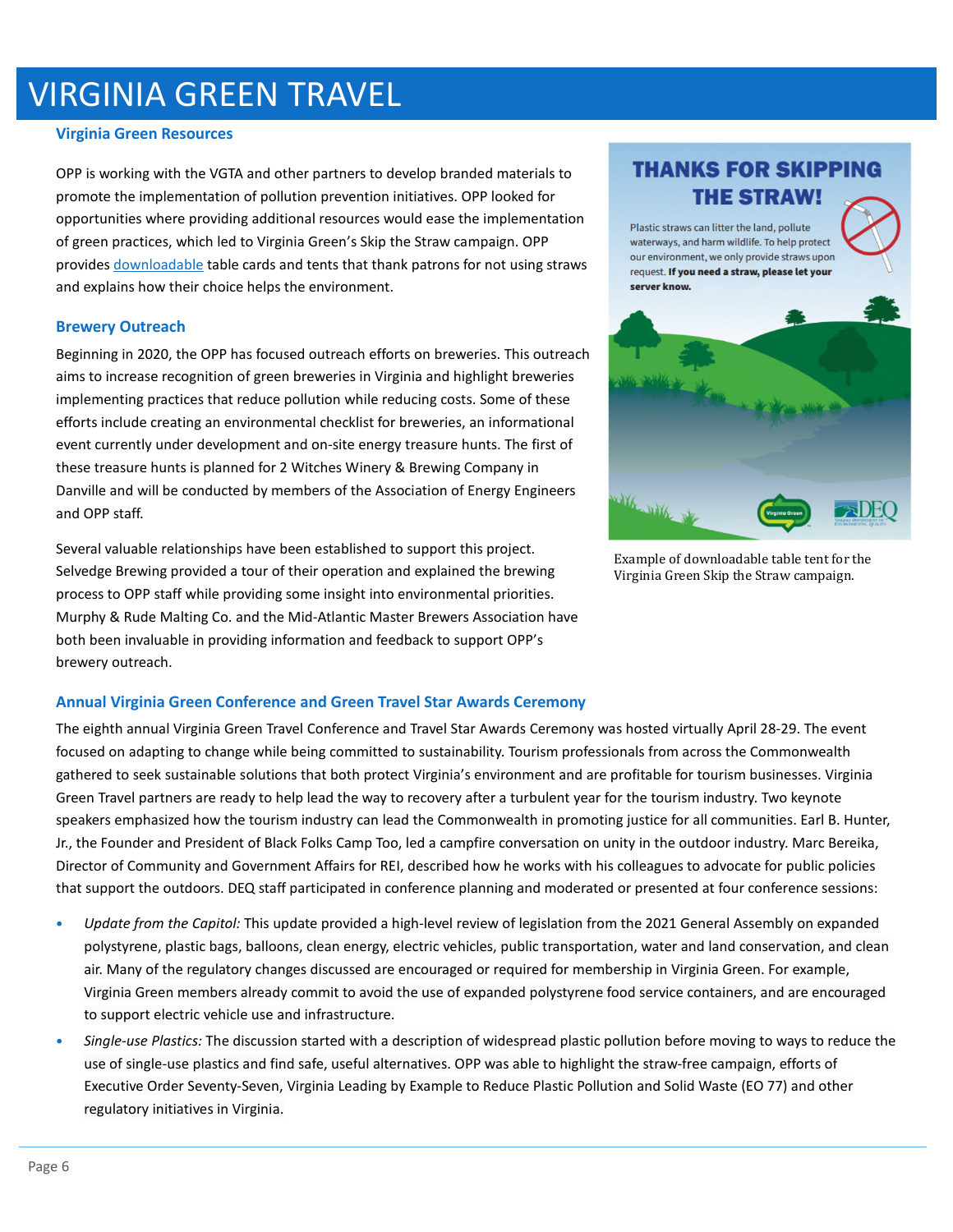# VIRGINIA GREEN TRAVEL

- *Water and Energy Efficiency:* EPA's EnergyStar and WaterSense programs are amazing programs that have branded energy- and water-efficient products that make it easy for businesses and the public to make meaningful consumer choices. Representatives from both of these programs and suppliers who strive to achieve and market their standards encouraged attendees to reduce energy and water usage.
- *Sustainability in Breweries:* Three Virginia breweries discussed how they incorporated sustainable practices into all aspects of brewing. Their initiatives include: local sourcing and innovative techniques, sustainable design and long-term commitments to environmental stewardship and the community.

During the conference, award winners were announced. This year, 15 Virginia tourism operations were chosen to receive the Virginia Green program's highest award, the Virginia Green Travel Star Award. Eleven additional tourism businesses were recognized with the Virginia Green Travel Leader Award for their continued environmental stewardship and six individuals received the Green Team All-Star Award for their efforts to lead their organization's green efforts. Additionally, three of the award winners were also recognized in the inaugural Virginia Green Travel People's Choice Awards. For the first time, all 2021 Virginia Green Travel Award winners were invited to participate in the People's Choice Awards, which allowed winners to run social media campaigns highlighting their Virginia Green participation.

Planning is underway for the 2022 conference and awards, which will be held in April in downtown Richmond. The awards application will emphasize providing data to document the environmental benefits of programs that have been implemented.

# HIGHLIGHTS FROM THE VIRGINIA GREEN TRAVEL AWARDS





# *Babylon Micro-Farms, Inc. Green Supplier of the Year*

Babylon offers plug-and-play micro-farms and a guided growing application. Its micro-farmers use 94 percent less fertilizer, 95 percent less water and have 71 percent fewer carbon emissions.

# *Virginia Aquarium & Marine Science Center Innovative Green Project*

The aquarium implemented new projects in response to COVID that had environmental benefits. The e-ticketing project eliminated the use of 194,000 paper tickets. Disposable gloves at the Aquarium have been recycled since 2018, but in 2020, the Aquarium focused on reduction as well and cut glove usage by 50 percent.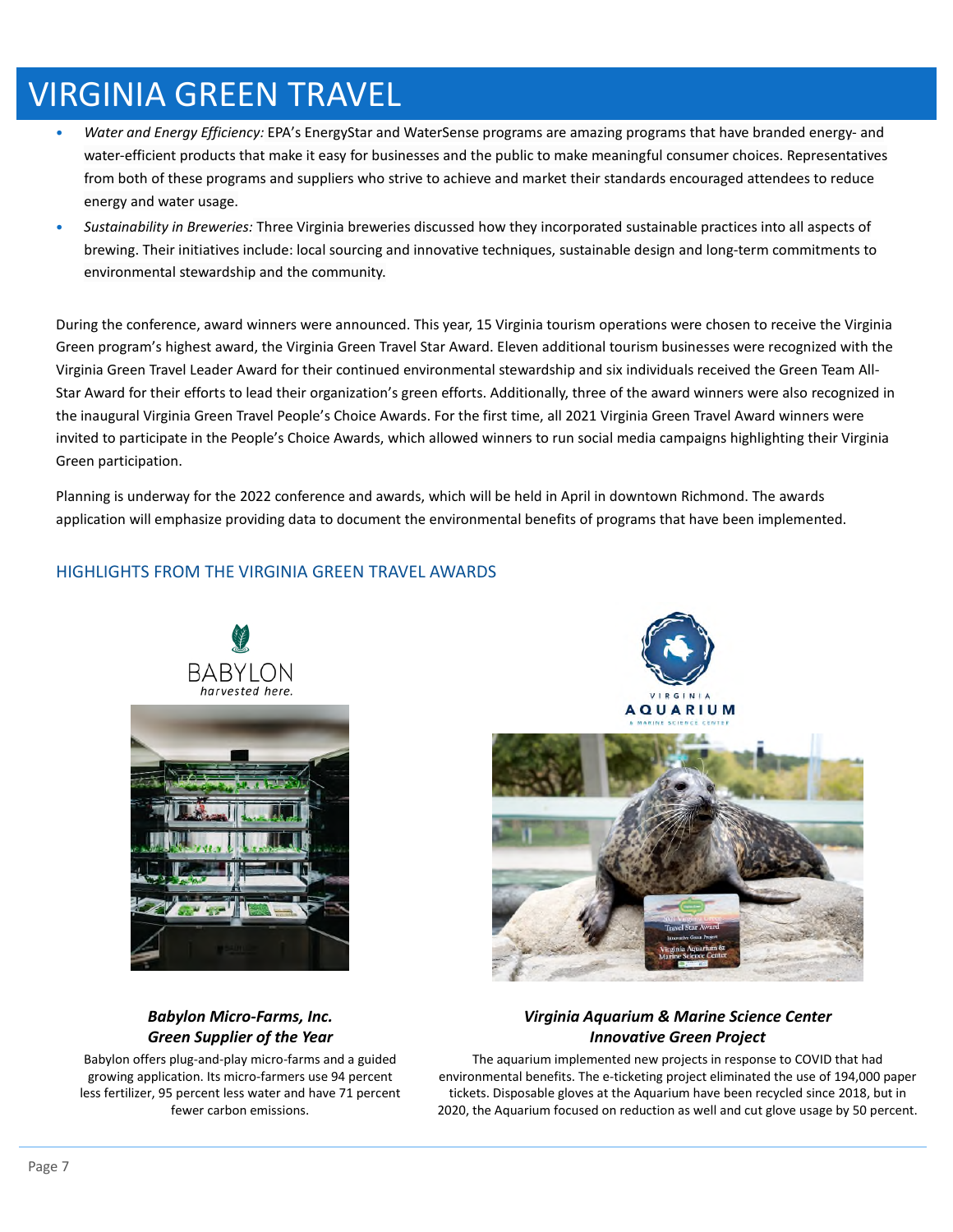#### BACKGROUND

*On March 25, the winners of the 2021 Governor's Environmental Excellence Awards were announced virtually as part of the Environment Virginia Symposium to an audience of over 100. Meryem Karad, Assistant Secretary of Natural and Historic Resources, welcomed the attendees and congratulated the winners. The awards program was co-sponsored by DEQ* 

*and the Virginia Department of Conservation and Recreation. The virtual nature of the event allowed employees and partners of award winners to join conference registrants and view the ceremony. The awards recognized the significant contributions of environmental and conservation leaders in four categories: sustainability, environmental project, land conservation and implementation of the Virginia Outdoors Plan. A recording of the ceremony is available.*

### GOLD MEDAL WINNERS

# **Freddie Mac Sustainability Program**

Freddie Mac has demonstrated its commitment through the development of an environmental sustainability program that spans facilities operation, landscape maintenance, environmentally-oriented business products, employee engagement, community partnerships and dedicated leadership.

A core team of employee volunteers led a corporate-wide environmental sustainability program. The program encompassed greenfocused newsletters, virtual and in-person educational events on the environment, facilities and food service improvements and campus recycling and composting. As a corporation, Freddie Mac has also demonstrated industry leadership through its energyefficiency mortgage offerings.

The program resulted in a significant increase in waste diversion, including the donation of 11 tons of food to local food rescue centers. Proceeds from business products, including green bonds, have financed energy improvements projected to save 175 million kBtu and 242 million gallons of water per year. Freddie Mac's environmental sustainability program owes its success to the business' unwavering commitment, a dedicated implementation team and host of enthusiastic employees. Its leadership recognizes that energy savings and positive environmental impacts directly contribute to affordable housing and create a win-win situation for both the environment and local communities.

# **Harrisonburg Public Works – Purcell Park Bioreactor Project Environmental Project**

Harrisonburg Public Works department partnered with the Natural Resource Conservation Service (NRCS), Ridges to Reefs, and the National Fish and Wildlife Foundation to install a denitrifying woodchip bioreactor located in Purcell Park. This bioreactor removes nitrogen from the water before it returns to Blacks Run, an impaired tributary of the Chesapeake Bay.

Woodchips for the bioreactor came from dead and dying ash trees removed by City staff. Hundreds of ash trees required removal and have been gradually replaced by diverse, native trees. City staff excavated the bioreactor site and transported the woodchips to Purcell Park, where the bioreactor was installed under the guidance of Ridges to Reefs.







**Governor's Environmental Excellence Awards**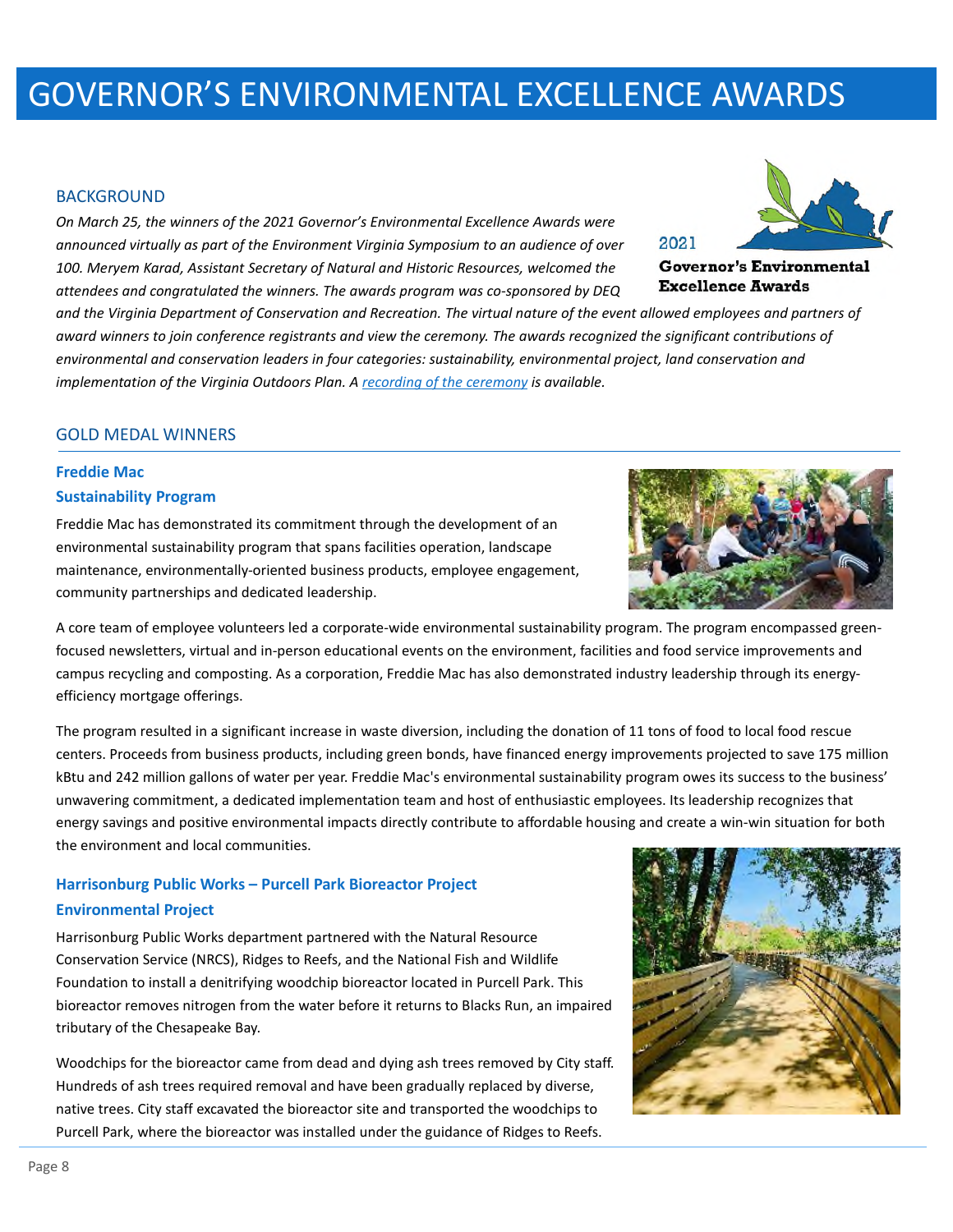Harrisonburg Public Works Stormwater Division continues to monitor the nitrates removed from the system with help from James Madison University's chemistry department. This innovative practice incorporates new technology typically found in agriculture and applies it to stormwater management needs. The Purcell Park Bioreactor is 3,300 square feet in size, installed underground and adjacent to a stream in Purcell Park. Unlike traditional best management practices (BMPs), bioreactors are below ground allowing the space to be utilized for recreational activities.

The practice removes 1,070 pounds of nitrogen annually. Bioreactors offer the ability to improve water quality at a cost of around \$7- \$10 per pound of nitrogen, compared to traditional stormwater BMPs that can range from \$2,000-\$13,000 per pound of nitrogen. Denitrifying bioreactors offer localities a cost-efficient BMP that can be implemented with less time and space than is needed for traditional stormwater BMPs.

# SILVER MEDAL WINNERS

# **James River National Wildlife Refuge - Powell Creek Nature Trail Implementation of the Virginia Outdoors Plan**

James River National Wildlife Refuge safeguards nationally significant habitats along the lower James River for bald eagles and vulnerable species of the Chesapeake Bay. Since being established in 1991, the wildlife refuge has focused primarily on the conservation aspects of its mission. Public use access has been limited and highly regulated. However, in 2020, based on needs described in the Virginia Outdoor Plan and public interest captured in the Crater District Comprehensive plan, as well as the refuge's Comprehensive Conservation Plan, the Powell Creek Nature Trail was opened. The 1.5

mile pedestrian use only trail offers awe-inspiring vistas and opportunities to recreate in

nature. The property now allows visitors a passageway to reconnect with nature alongside the passive waters of Powell Creek as it flows into the mighty James River. The Trail serves as an excellent example of how the Wildlife Refuge can manage its lands in a way that perpetuates the natural ecologic function while allowing visitors.

# **Newport News Shipbuilding – Division of Huntington Ingalls Incorporated – SOAR Sustainability Program**

Newport News Shipbuilding (NNS), a division of Huntington Ingalls Industries, is the nation's sole designer, builder and refueler of nuclear-powered aircraft carriers and one of only two shipyards capable of designing and building nuclear-powered submarines. In 2003, NNS was certified to the international standard of EMSs to add value for its customers and company. This achievement outlined NNS's commitment of maintaining a healthy environment for its employees and the people in its community. The policy of NNS is to minimize environmental risks, emissions to the air and water, and the generation of waste while complying with all applicable environmental laws and regulations. The adoption of the EMS lead to the development of NNS's Sustainability

Program, which is a multi-operational program across various departments to reduce, reuse and recycle. Primary benefits include cost savings, waste reductions, and employee and community involvement. The program's success is mainly due to the commitment of the many individuals at NNS who aim to always improve and prioritize environmental sustainability.



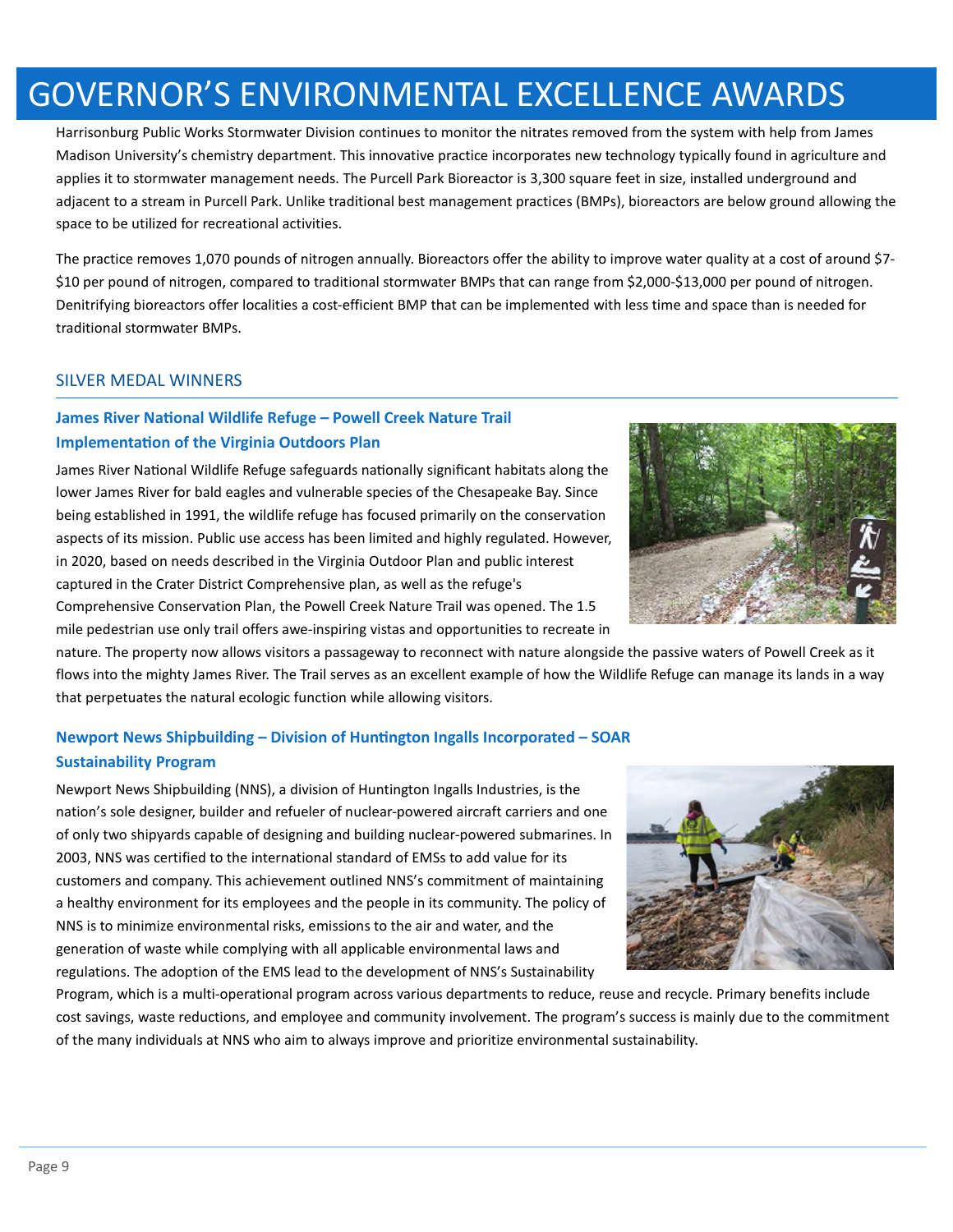# **Virginia State University – Facilies and Capital Outlay – Fleet's Branch Stream Restoraon Phase I**

### **Environmental Project**

Virginia State University (VSU) conducted a restoration of Fleet's Branch using innovative strategies to engage the public and partner with neighboring jurisdictions. Fleet's Branch flows through the campus of VSU to the Appomattox, then to the James River, and ultimately to the Chesapeake Bay. Over the years, the condition of Fleet's Branch, and the surrounding vegetation, had slowly declined due to steep, eroding banks and falling mature trees to become an unstable stream. As the stream eroded and straightened out, it lost connection with the floodplain. This caused water entering the stream to shoot

straight downstream faster and with more volume, quickly carrying pollutants with it. To address this problem, VSU restored approximately 2,000 linear feet of stream channel on campus. The work reshaped the eroded V-shaped channel to its original form of meandering stream. Surrounding waterbodies and habitats will benefit from enhanced water quality, better flood mitigation and improved resource conservation. A second phase of the project is planned to extend the restoration project and provide nutrient credits to the City of Petersburg.

# BRONZE MEDAL WINNERS

# **County of Page – Battle Creek Landfill Successful Recycling in a Dying Market Environmental Project**

The County of Page sees diverting as much solid waste as possible from the landfill as part of its primary function. When the county was faced with the decision to recycle the bare minimum or develop an alternative process, it decided to invest in equipment that would allow it to bale materials. Baling its own materials allowed Page to combat one of the largest challenges in the recycling industry, contamination, which also determines the value of the baled material. By weeding out contaminants before baling, Page was

able to increase the value of its recycled material. This has allowed the county to appeal to a vendor outside of its immediate area. The county worked with RDS, a recycling vendor in Roanoke, to exchange refuse for recycling. Baling has also led to a drastic decrease in road miles to transport the material, as baling the material allows each truck to carry more. Since the project started, Battle Creek Landfill has used the increased revenue and decreased transportation costs to add two additional balers and a separator. Diverting

wastes has increased the life of the landfill. The county has been able to insource from other localities and businesses, continuing to increase its efficiency.

# **Luck Stone Leesburg Plant – Peregrine Falcon Conservation Environmental Project**

A quarry is rarely thought of as an environmental amenity, but Luck Stone works diligently to maintain significant undisturbed buffers to its industrial operations. Wildlife corridors over 300 feet wide remain intact on the site in order to provide habitat for wildlife. The Leesburg Plant, which is bisected by Goose Creek, provides natural habitat for an extraordinary number of species, including a pair of nesting peregrine falcons. In Virginia, there are only 30 known breeding pairs of peregrine falcons and of these, very few are nesting in non-manmade structures.

This project sets itself apart for its cooperative nature. Luck Stone invited the Center for Biological Conservation onsite to study and tag the falcons and has committed to allowing the Center access to its network of





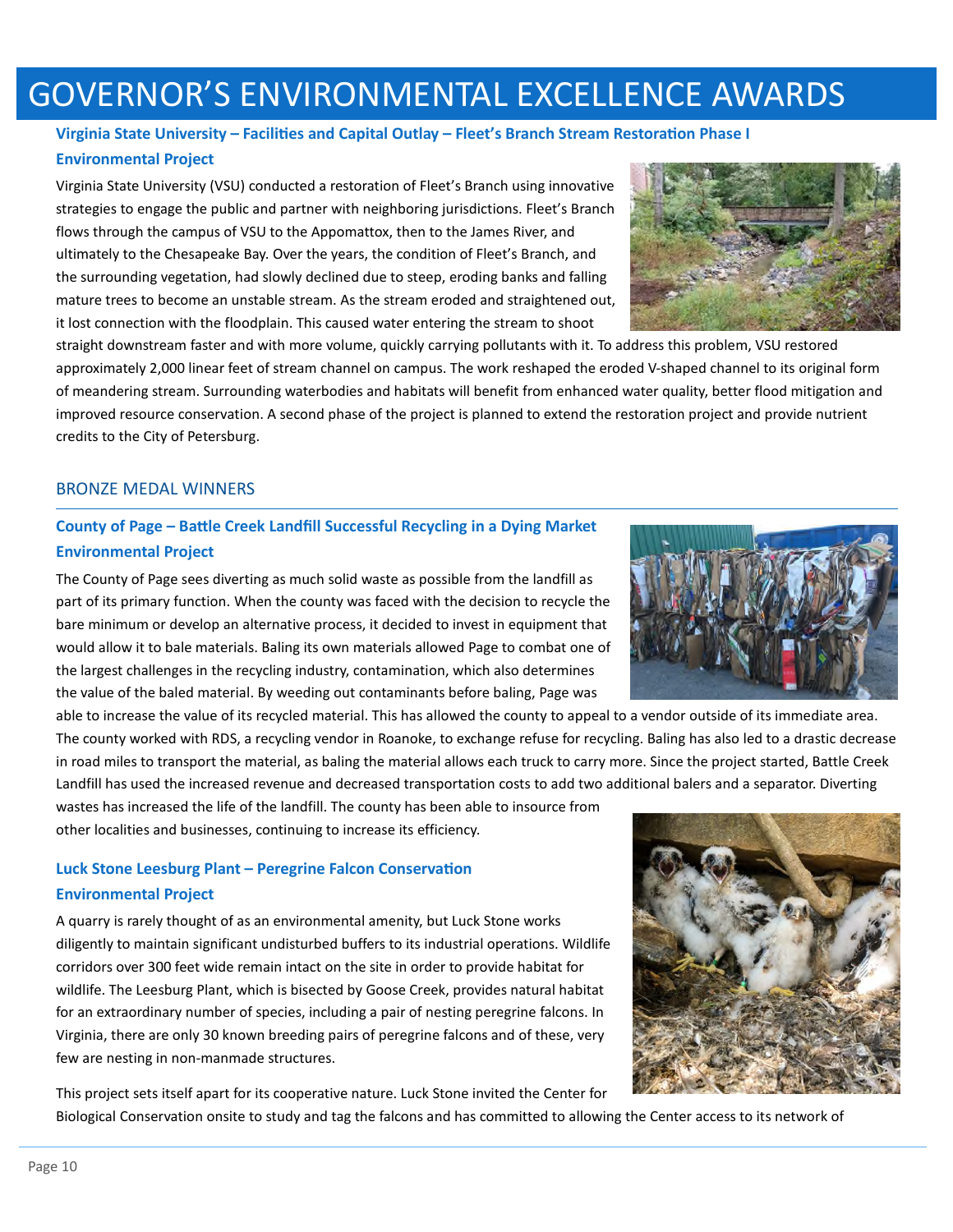quarries in order to survey for additional pairs of falcons. Luck Stone can provide learning opportunities for local schoolchildren, community groups, and even professional researchers.

# **NASA Goddard Space Flight Center – Wallops Flight Facility Goddard Sustainability Program Sustainability Program**

Situated on Virginia's Eastern Shore, and in close proximity to three wildlife refuges and a national seashore, Wallops Flight Facility (WFF) takes its sustainability and environmental stewardship seriously. The WFF workforce is committed to environmentally sound and sustainable scientific research and mission success through its active EMS and sustainability program.

WFF completed a 3.5 megawatt photovoltaic array on carports and unbuildable land, which will reduce the facility's carbon footprint by approximately 4,000 tons. The project was

completed using an energy savings performance contract, which allows the agency to obtain facility improvements paid for with future energy savings. Two new buildings incorporated sustainable design elements including: capturing 90 percent of average rainfall, geothermal heating and cooling systems, using regional materials, reducing light pollution, using reflective materials to reduce the heat island effect, planting native landscaping, installing bike racks, and dedicating parking for low emission and alternative transportation vehicles.

# **Sky Meadows State Park – Sensory Explorers' Trail Implementation of the Virginia Outdoors Plan**

The Sensory Explorers' Trail at Sky Meadows State Park in Delaplane is a place where everyone expands their senses in the exploration of nature. The project took two years and more than 5,000 volunteer hours to complete. The three-tenths of a mile long loop with bridges and walkways is a gentle introduction to the serenity, beauty, and surprises of nature. Crossing a forested hillside and a seasonal wetland, visitors explore billion-year-old geology, attune to sounds of forest and field, discover amphibian species dependent on vernal pools, and step into the amazing world of tree communication. They learn how these pieces form a complex and fascinating ecosystem.

The trail was designed for the blind and visually impaired. It features an easily navigable tactile pathway. The trail pairs interpretive signs with an audio tour, which explores concepts in greater depth. It also includes a written booklet with the audio narration for the hearing impaired.





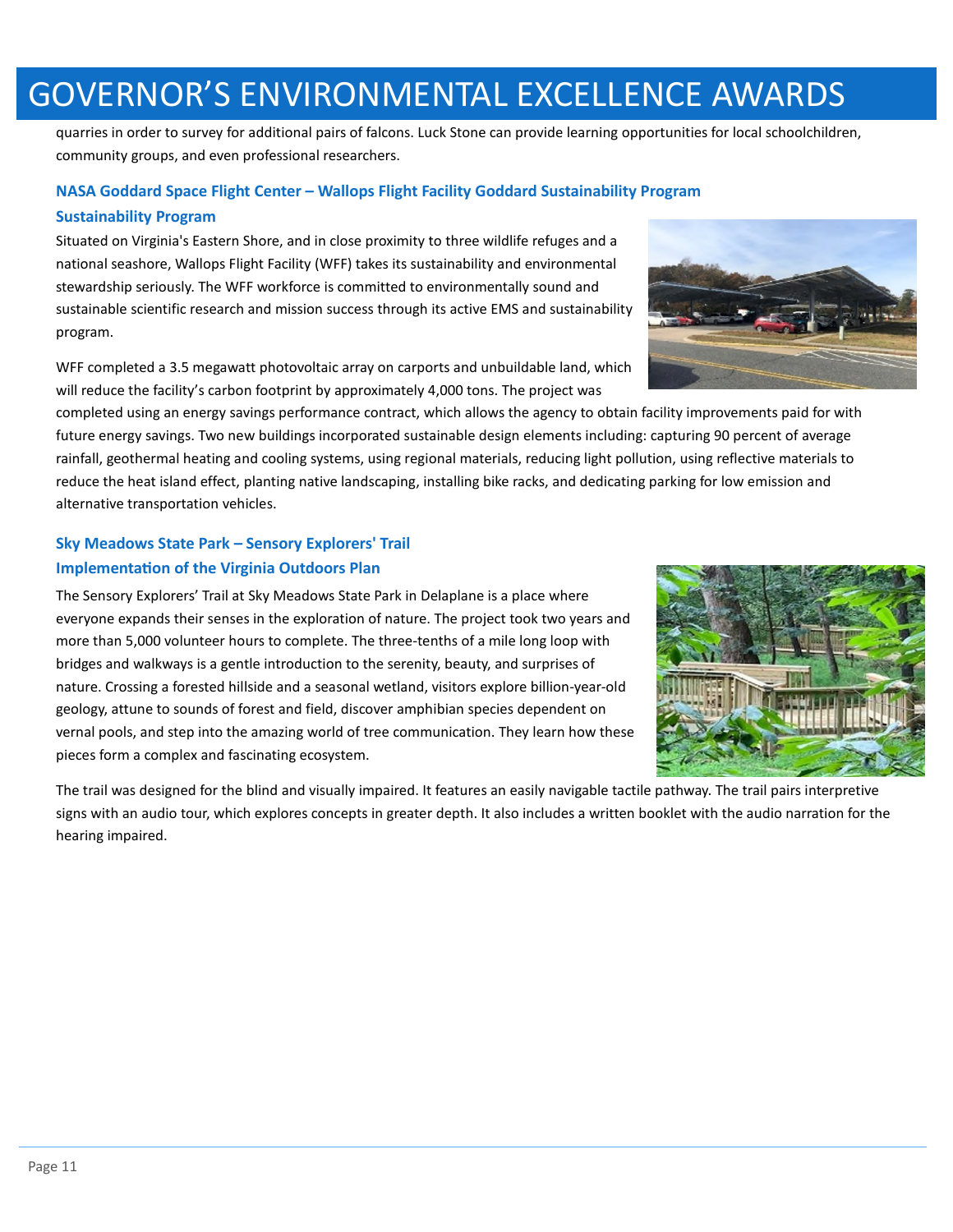### LEADING BY EXAMPLE:

*DEQ embraces its role to lead the greening of state government. Reducing our own environmental footprint and encouraging others to do the same is incorporated into our everyday activities. From the programs OPP runs to the way DEQ does business, protecting and enhancing Virginia's environment is our core mission. OPP leads by example and creates tools for others to use. DEQ uses an environmental management system (EMS) to evaluate our own environmental impacts, lead the state's efforts to reduce usage of single-use plastics, and provide outreach to encourage state employees to reduce food waste.* 

### DEQ'S ENVIRONMENTAL MANAGEMENT SYSTEM

#### **Background**

*Implementation of DEQ's EMS is ongoing, with the goal of not only reducing DEQ's environmental footprint, but also engaging employees in the day-to-day awareness and decision making that is a cornerstone of environmental management. DEQ is leading by example as it strives to continually improve the EMS and environmental awareness at its facilities across the state.*

*The EMS is integrated into DEQ's strategic plan, committing the agency to lead the Commonwealth's greening of government efforts. The EMS Team works to enhance environmentally sound practices, increase environmental awareness through annual training, increase communication of mutually beneficial knowledge and encourage innovative environmental solutions. These efforts go handin-hand with our mission of protecting and enhancing Virginia's environment and promoting the health and well-being of the citizens of the Commonwealth.*

### **Objectives & Targets**

Since 2014, the EMS Team has implemented numerous objectives and targets to address risks identified by annual reviews of the agency's environmental aspects and impacts. Of the 16 objectives and targets that have been implemented to date, 14 have been completed. In 2021, DEQ continued researching green purchasing to support EO 77 implementation and looking into ways to assess DEQ's climate impacts. The EMS Team will continue to implement action plans to reach these goals.

In addition to these objectives and targets, the Agency and Regional EMS Teams also coordinate events for Earth Day every April and America Recycles Day every November. Since 2020, these awareness events have been virtual, but still serve as a crucial way to engage with DEQ staff on the importance of protecting the environment through actions at home as well as at work. In addition to these two events, the EMS Team provides an annual EMS Awareness Training to all employees about the Agency's priorities and progress on environmental goals. The year 2021 saw the highest percentage of employees completing the training at almost 100 percent. Increasing environmental awareness is an important part of encouraging employees to assess the daily decisions they make that impact the environment.



The image above is from a newsletter sent to DEQ staff to celebrate Earth Week, the week of Earth Day, to encourage staff to make every day earth day.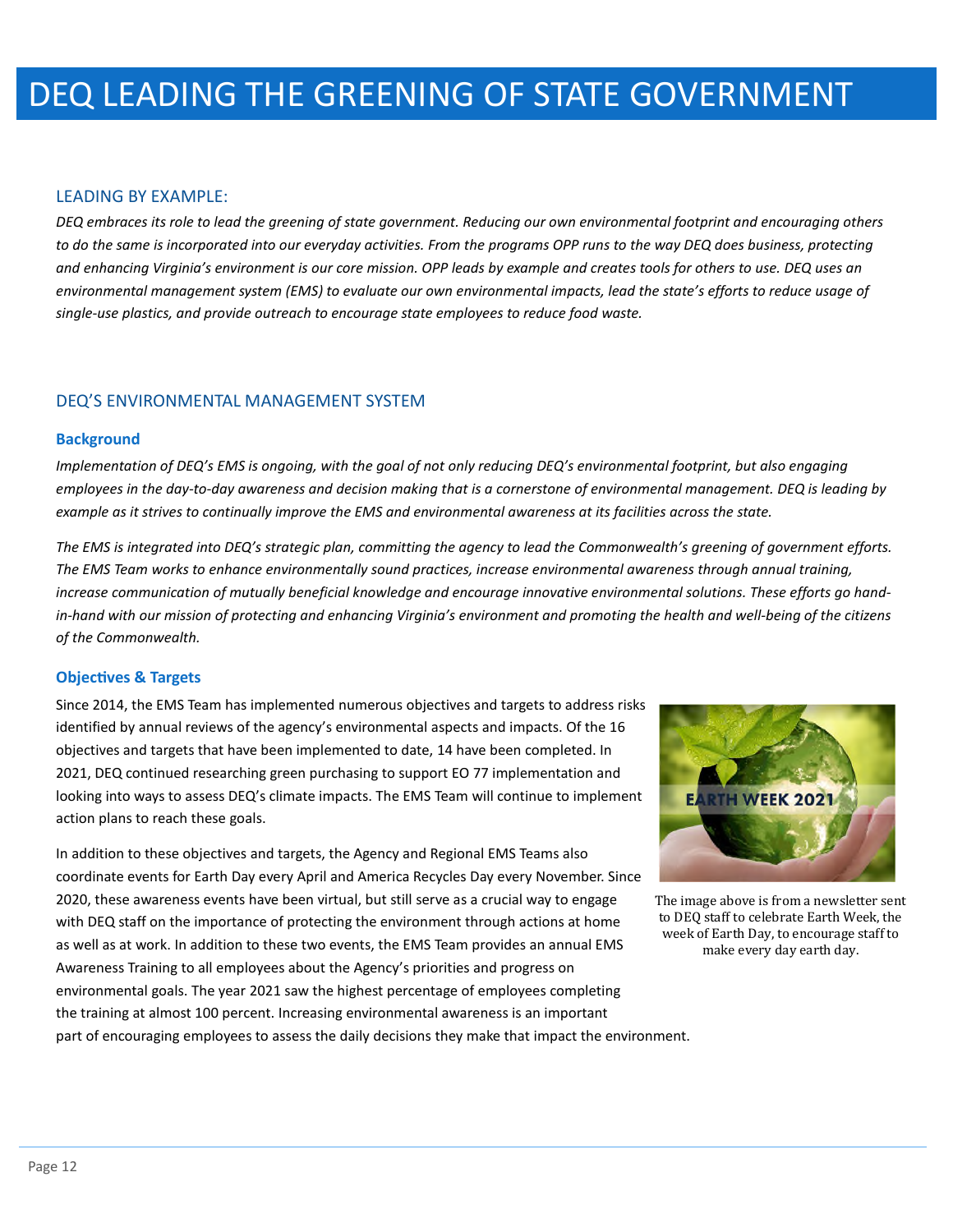# DEQ LEADING THE GREENING OF STATE GOVERNMENT

#### REDUCING PLASTIC POLLUTION AND SOLID WASTE

DEQ's EMS is not only an opportunity for DEQ to reduce its environmental footprint, but also serves as an example to other agencies. DEQ has shared EMS information with other state and local agencies that are looking for ways to improve or build an EMS or other environmental programs. OPP has provided information on best practices for recycling programs and input on developing signage and informational materials. DEQ's new EMS Manual includes efforts to address climate change mitigation and resiliency through the agency's EMS, leading the way for other state agencies to do the same in the coming years.

With the signing of EO 77 on March 23, 2021, DEQ's green government efforts shifted to assisting executive branch state agencies and institutions with implementation of the order. DEQ developed guidance and a Plastic Pollution and Solid Waste Reduction Plan template for state agencies and institutions to use to comply with EO 77. Additionally, DEQ's Office of Pollution Prevention has hosted multiple EO 77 Office Hours to get feedback and answer questions from stakeholders. Numerous meetings have also been conducted with agencies that needed additional guidance or had unique circumstances with which they needed assistance. DEQ has developed EO 77 webpages with guidance and resources to raise awareness about the executive order for the public and agencies. OPP processed over 175 extension concurrence requests and is working with agencies across the Commonwealth to implement the executive order.

In addition to facilitating implementation of EO 77 throughout the state, OPP has also been working to help DEQ implement our Plastic Pollution and Solid Waste Reduction Plan across our seven offices throughout the Commonwealth. DEQ will continue to look for opportunities to lead by example for other state agencies and provide guidance where possible.

#### OUTREACH TO STATE AGENCIES

OPP worked with the Department of General Services (DGS) to promote events through OnTheSquare to reach state employees with green actions they could take at work and at home. In late 2020, OPP coordinated an America Recycles Day virtual event to motivate employees across the Commonwealth to celebrate and increase recycling. The webinar covered tips for everyone from novices to seasoned recyclers about recycling right. Over 150 people attended.

On March 18, OPP hosted a second OnTheSquare event focused on reducing food waste, which included two speakers. The webinar started with information tying wasted food to environmental wastes. Then Jenny Elmes with Full Circle Catering demonstrated how to get the most from your food by making both a delicious soup and stock. Beth Gingold with Recycle Leaders shared information on how we can all *Make the Most of Food*. The *Make the Most of Food* challenge helps participants take action to reduce food waste. The event was attended by over 150 people from 11 agencies. In addition, Commonwealth employees signed up to take the challenge.



Jenny Elmes with Full Circle Catering provided a live demonstration of a recipe that does double duty: Making a soup and stock.